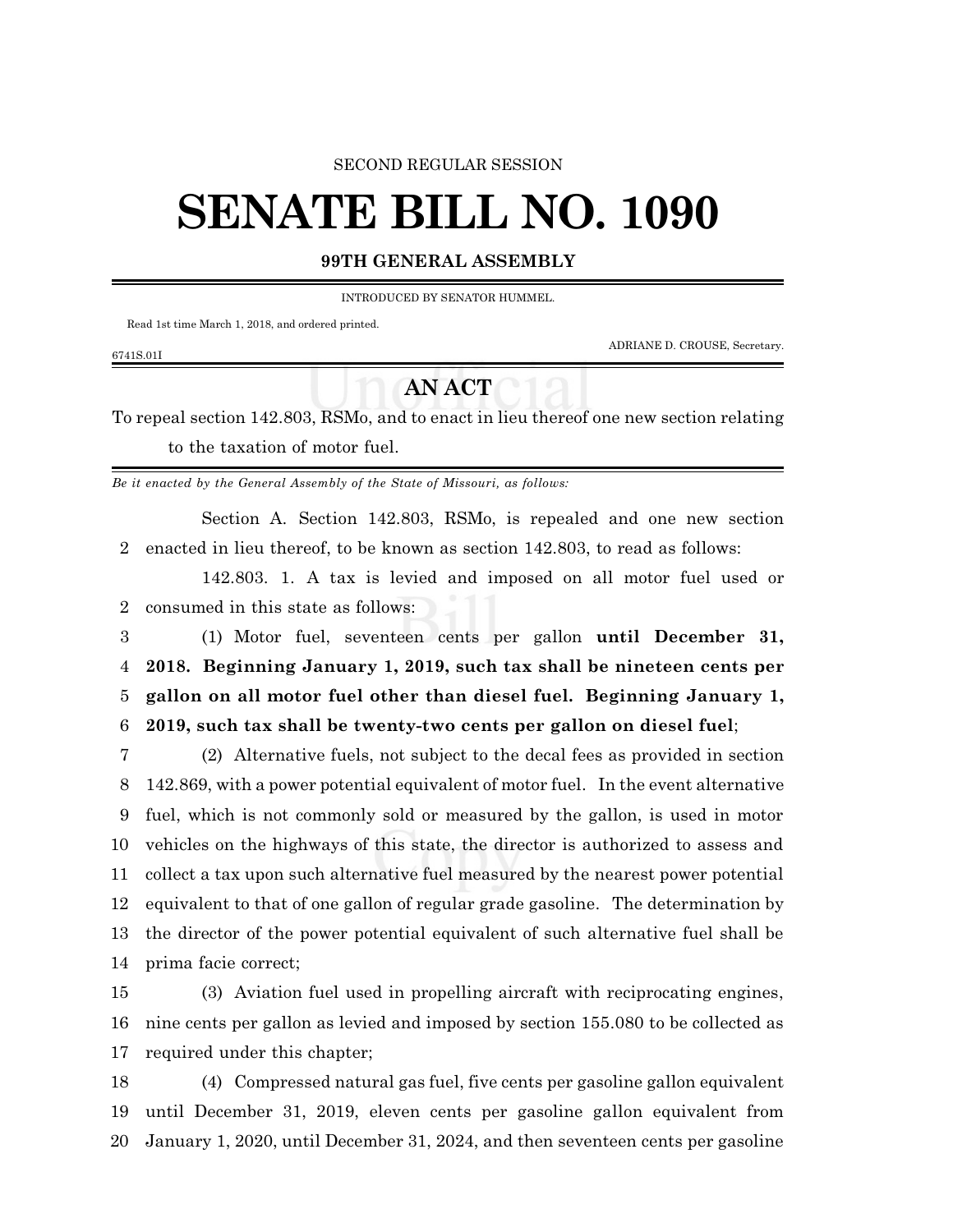gallon equivalent thereafter. The gasoline gallon equivalent and method of sale for compressed natural gas shall be as published by the National Institute of Standards and Technology in Handbooks 44 and 130, and supplements thereto or revisions thereof. In the absence of such standard or agreement, the gasoline gallon equivalent and method of sale for compressed natural gas shall be equal to five and sixty-six-hundredths pounds of compressed natural gas. All applicable provisions contained in this chapter governing administration, collections, and enforcement of the state motor fuel tax shall apply to the tax imposed on compressed natural gas, including but not limited to licensing, reporting, penalties, and interest;

 (5) Liquefied natural gas fuel, five cents per diesel gallon equivalent until December 31, 2019, eleven cents per diesel gallon equivalent from January 1, 2020, until December 31, 2024, and then seventeen cents per diesel gallon equivalent thereafter. The diesel gallon equivalent and method of sale for liquefied natural gas shall be as published by the National Institute of Standards and Technology in Handbooks 44 and 130, and supplements thereto or revisions thereof. In the absence of such standard or agreement, the diesel gallon equivalent and method of sale for liquefied natural gas shall be equal to six and six-hundredths pounds of liquefied natural gas. All applicable provisions contained in this chapter governing administration, collections, and enforcement of the state motor fuel tax shall apply to the tax imposed on liquefied natural gas, including but not limited to licensing, reporting, penalties, and interest;

 (6) Propane gas fuel, five cents per gallon until December 31, 2019, eleven cents per gallon from January 1, 2020, until December 31, 2024, and then seventeen cents per gallon thereafter. All applicable provisions contained in this chapter governing administration, collection, and enforcement of the state motor fuel tax shall apply to the tax imposed on propane gas including, but not limited to, licensing, reporting, penalties, and interest;

 (7) If a natural gas, compressed natural gas, liquefied natural gas, electric, or propane connection is used for fueling motor vehicles and for another use, such as heating, the tax imposed by this section shall apply to the entire amount of natural gas, compressed natural gas, liquefied natural gas, electricity, or propane used unless an approved separate metering and accounting system is in place.

 2. Alltaxes, surcharges and fees are imposed upon the ultimate consumer, but are to be precollected as described in this chapter, for the facility and